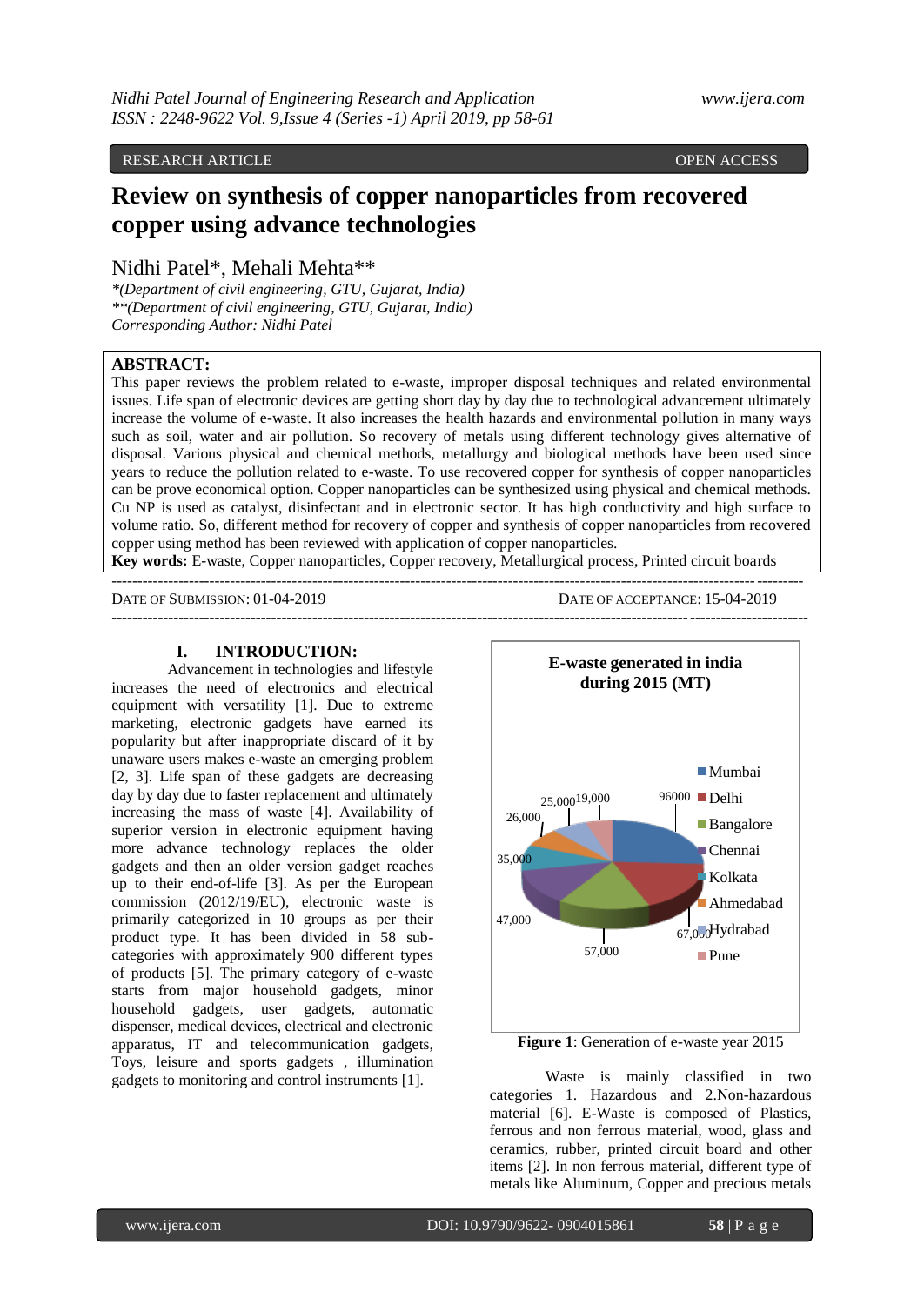such as gold, silver, palladium and platinum [6]. Overall, PCB contains plastics (30%), metals (40%) and ceramics (30%) [7]. There are 60 metals from elementary table which are used to make printed circuit board, LCD, cathode ray tube and displays [5]. Due lead, arsenic, mercury, cadmium are present in e-waste, it ultimately convert in to hazardous waste which directly or indirectly affects the health of public and quality of environment [2, 1].

Technique for disposal of e-waste is playing a vital role in environmental pollution. Land filling of e-waste pollutes the ground water quality and releases dioxin and other gaseous substance which ultimately pollute the atmosphere as it contains hazardous and toxic compounds [5, 7]. Second technique involves incineration, which gives byproduct such as bottom and fly ash enriched with heavy metals. Both techniques are wasting the source of heavy, precious, rare earth metals and other elements which can be recovered using different physical and chemical methods and it also reduces the burden of processing the metals from its ore [8]. Current methodologies which are used to recover the metals from e-waste are pyrometallurgy, hydrometallurgy, and biometallurgy, physical, chemical and thermal treatment [9].

Smart phones are nowadays mandatory tool for every age group's routine. Different application of smart phones makes it fastest growing and powerful device. To give it more advancement, sizes of smart phone are getting compacted day by day. Also people are using it as a fashion icon to show their character and for that they are buying smart phones frequently with updated version. This is the major reason for increasing volume of e-waste and disposal of it. Most important part of mobile for recovery of metals is printed circuit board and it contributes 20- 30% of total mobile weight [10]. Two types of PCB are generally used in computers and smart phones, FR-2 and FR-4. The size of smart phones is compact then PC so FR-4 type of PCB are used it in which is composed of multilayer epoxy resin and copper layer coated on fiber glass. Resins are ultimately organic plastic polymers which is both land filled or incinerated and creating environmental problems [11]. In characterization of printed circuit board, it was found that copper has highest concentration among the entire element present. PC has 20wt% of copper present in it while in mobile PCB 34.5wt% is copper. So recovery of copper especially from smart phone due to its increasing volume make worth [12].

After recovery of copper using different recovery system, synthesis of copper nanoparticles from that introduce new way to use recovered copper. Nanotechnology is emerging and most promising technology which is able to understand the matter at nano scale. Their demands are increasing due to its high surface area and small size. Also the property of copper nanoparticles made them more popular among all the other metal nanoparticles such as high conductivity, excellent solderability and high melting point [13]. They have application such as disinfectant, catalyst and antimicrobial agent [13, 14].

# **II. RECOVERY OF COPPER FROM E-WASTE**

#### **2.1 Mechanical/physical treatment**

Physical treatment is usually given to liberate metals during process such as crushing, shredding and separator. To reduce burden of chemical and metallurgical processes, physical treatment has been used. The first step of physical treatment includes manual dismantling in which hammer and chisel are used to remove top mounted materials [11]. After that different type of crushers has been used such as rotary crushers, hammer crushers and shredders. Pulverization is also a good option to reduce the size of particles. Generally, copper is found between resin layers. 6mm size should be appropriate for complete copper libration. For separation of particles, gravity or magnetic separation and corona electrostatic or eddies current are used. When size of particles reduced, leaching efficiency increase with it [9].

## **2.2 Thermal treatment**

In thermal treatment, pyrolysis and smelting process are used to recover metals. Smelting is having high energy consumption while in pyrolysis in presence of inert gas, oil and metal reach residue produced up to 900˚C. Also toxic compounds are formed during the process [5].

#### **2.3 Metallurgical treatment**

In this technique either metals are melted in pyrometallurgical or dissolved in leaching solution (hydrometallurgical process). Cu smelter, plasma arc surface and incineration are efficiently recovering Cu along with silver and gold [11]. Waste having high concentration directly fed into the converting process.

In hydrometallurgy process, leaching is the most important step for recovery of metals. Selective leaching using hydrochloric acid, sulfuric acid, nitric acid and hydrogen peroxide has been used for effective result. After leaching of copper, solution are treated with crystallization or electro refining process for purification [9]. Cementation process is also used to purify copper in which ions get reduced to zero valences.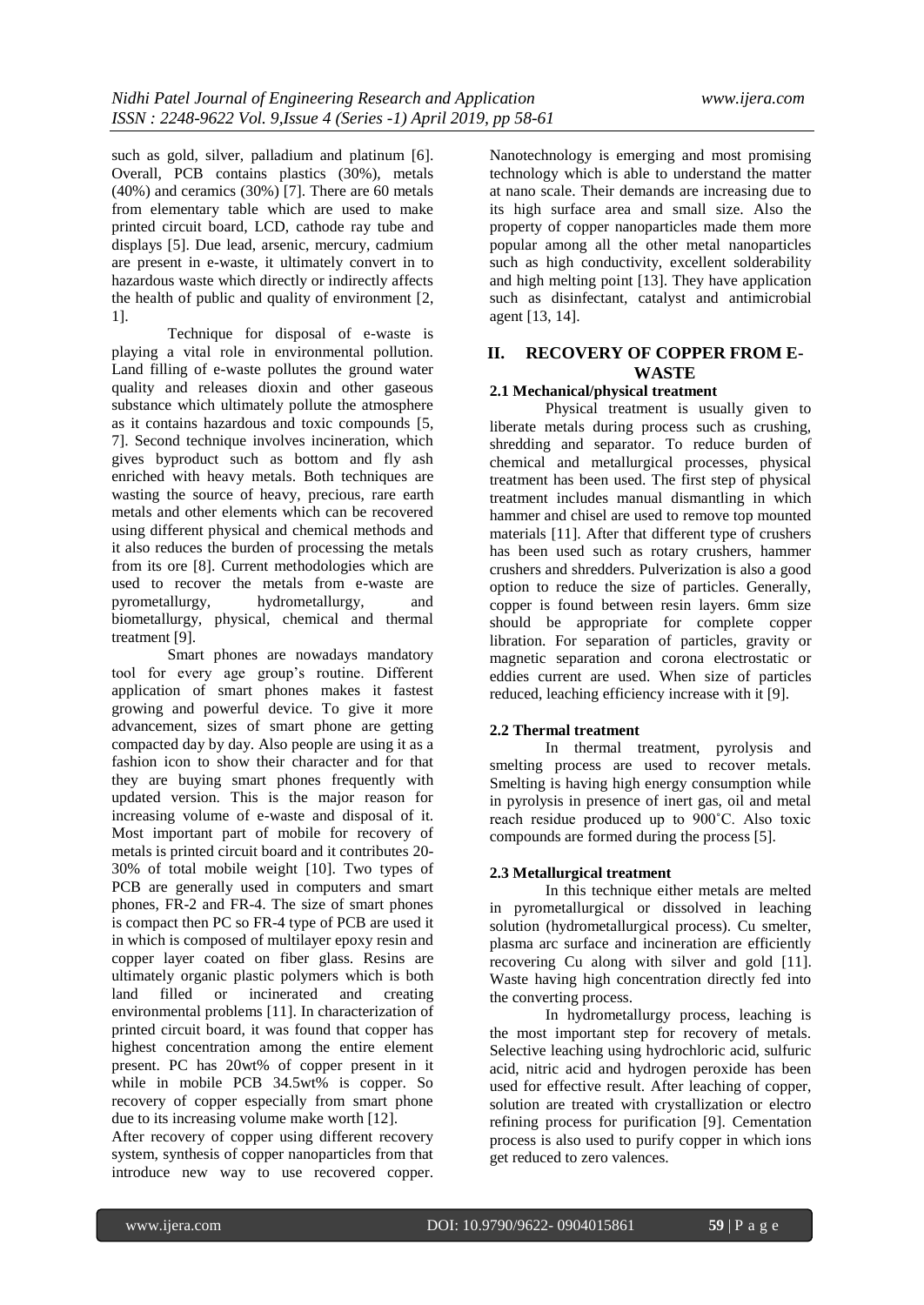Hydrometallurgical process is more preferable due to easily controlled, predictable and exact results. but on other side, it generates more amount of sludge and liquid waste [11].

Another process is biometallurgy, where bioleaching and biosorption are two main areas. Bioleaching from metal sulfide has been well proven to recover copper from e-waste using A. ferrooxidans. Different types of microbial species are interacting with metals. It has less environmental impact with low energy consumption and low investment cost in comparison with conventional process [9].

# **III. SYNTHESIS AND APPLICATION OF COPPER NANOPARTICLES**

## **3.1 Synthesis of copper nanoparticles**

Oxidation of copper makes it more difficult in preparation of copper nanoparticles. Also it drags more attention when compared to other noble metals. When it comes in contact with air, it gets oxidized and agglomerates. So, it usually produced in inert atmosphere to stop reacting with air [13].

Chemical and physical method can be used to produce copper nanoparticles. Physical method is not giving quality product as compared to chemical method. Each parameter can be controlled in chemical process [14].

Electrochemical synthesis method is chemical method for synthesis of copper nanoparticles. Electricity is used as driving force to prepare Cu NP. Size of produced copper nanoparticles is 40-60 nm. It is a simple, cost effective and eco-friendly method. Parameters which can affect the morphology of copper nanoparticles are current density, temperature and concentration of copper.

A chemical reduction method is method in which precipitation of copper nanoparticles is performed using salt and oxides. This method has control on morphology and size of copper nanoparticles with simple and low cost operation. Size of nanoparticles produced from this method is in the range of 15±2 nm. pH, temperature and concentration of copper are the parameter which can affect the morphology of Cu NP [15].

In sonochemical method, ultrasonic waves are applied to molecules. Bath temperature, deposition potential, ultrasonic power and pH are the parameters which can control the size and shape of Cu NP. In the range of 300MHz to 300GHz, microwaves are used in form of electromagnetic energy in microwave method. Interaction happens between reaction mixture and microwaves using coupling mechanism. Average size of synthesized nanoparticles using microwave method should be 18nm [13].

In sol-gel process, colloidal particle or chemical solution is used to produce copper nanoparticles. Chlorides of metals are usually used as precursor to synthesize the Cu NP. They undergo hydrolysis and make colloidal system followed by drying. The copper nanoparticles produced from this method used as a catalyst having range of 17-20nm [16].

Various physical methods are used to synthesize copper nanoparticles. Pulse wire discharge, solvothermal decomposition, mechanical / ball milling methods, mechnochemical synthesis and pulse laser ablation/deposition are the methods which involved in physical process.

Biosynthesis of copper nanoparticles is type of method which overcomes the drawback of both physical and chemical method such as hazardous chemical and cost. It can be considered in chemical method. Different types of microorganism and plants have been used to produce nanoparticles [13].

#### **3.2 Application of copper nanoparticles**

Synthesize copper nanoparticles can be used as a disinfectant which is first and most important application of copper nanoparticles. It has an antimicrobial activity against bacteria which finds application in food and medical area [14]. Bio diesel with nanocopper particles as additive gives high performance [13]. It has a catalytic property so can be used as a catalyst due to its high surface to volume ratio. Also it finds application in electronic and drug inducts [14].

#### **4. Conclusion**

E-waste is the biggest source of metals. Instead of simply land filling or incinerating, recycle of metals and other material is good option. Also recovery reduces the burden on primary ores which is unevenly distributed all over the world. Copper was found in highest amount from printed circuit board. It was observed that physical and thermal treatment increase the efficiency for next technique. Due to some environmental challenges, pyrometallurgy method does not prefer for recovery. While in case of hydrometallurgy cooper recovery, has been carried out using different acids and alkaline solutions. But in comparison with both conventional techniques of recovery, biohydrometallurgy has been most promising and eco friendly technology to recover metals with help of bacteria. Synthesis of copper nanoparticles using recovered copper might be a batter option instead of using pure precursor. Application of copper nana particles made them worth choosing over any other material from recovered copper.

In synthesis of copper nanoparticles, physical method demands a expensive equipment and high temperature. While chemical method has simple operation with low cost. Also it produces ecofriendly materials with no need of vacuum.